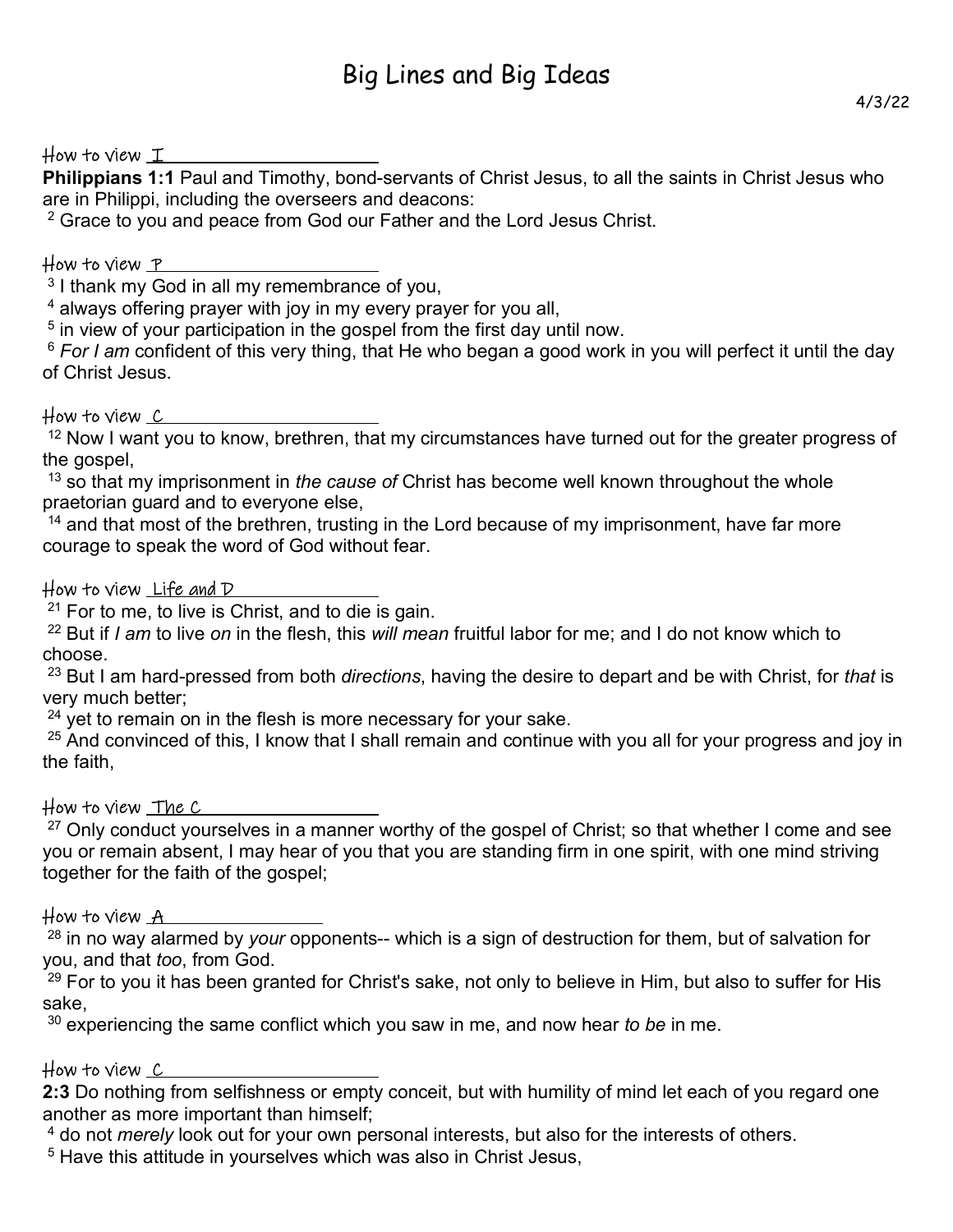$^6$  who, although He existed in the form of God, did not regard equality with God a thing to be grasped,

7 but emptied Himself, taking the form of a bond-servant, *and* being made in the likeness of men.

<sup>8</sup> And being found in appearance as a man, He humbled Himself by becoming obedient to the point of death, even death on a cross.

 $^9$  Therefore also God highly exalted Him, and bestowed on Him the name which is above every name,  $10$  that at the name of Jesus every knee should bow, of those who are in heaven, and on earth, and under the earth,

<sup>11</sup> and that every tongue should confess that Jesus Christ is Lord, to the glory of God the Father.

 $12$  So then, my beloved, just as you have always obeyed, not as in my presence only, but now much more in my absence, work out your salvation with fear and trembling;

<sup>13</sup> for it is God who is at work in you, both to will and to work for *His* good pleasure.

# How to view  $D$

 $17$  ...even if I am being poured out as a drink offering upon the sacrifice and service of your faith, I rejoice and share my joy with you all.

<sup>18</sup> And you too, *I urge you*, rejoice in the same way and share your joy with me.

# How to view  $\mathbb{R}_-$

**3:3** …we are the *true* circumcision, who worship in the Spirit of God and glory in Christ Jesus and put no confidence in the flesh,

4 although I myself might have confidence even in the flesh. If anyone else has a mind to put confidence in the flesh, I far more:

 $5$  circumcised the eighth day…

 $7$  But whatever things were gain to me, those things I have counted as loss for the sake of Christ.

<sup>8</sup> More than that, I count all things to be loss in view of the surpassing value of knowing Christ Jesus my Lord, for whom I have suffered the loss of all things, and count them but rubbish in order that I may gain Christ,

9 and may be found in Him, not having a righteousness of my own derived from *the* Law, but that which is through faith in Christ, the righteousness which *comes* from God on the basis of faith,

# How to view God's C

 $10$  that I may know Him, and the power of His resurrection and the fellowship of His sufferings, being conformed to His death;

 $11$  in order that I may attain to the resurrection from the dead.

<sup>12</sup> Not that I have already obtained *it*, or have already become perfect, but I press on in order that I may lay hold of that for which also I was laid hold of by Christ Jesus.

<sup>13</sup> Brethren, I do not regard myself as having laid hold of *it* yet; but one thing *I do*: forgetting what *lies*  behind and reaching forward to what *lies* ahead,

<sup>14</sup> I press on toward the goal for the prize of the upward call of God in Christ Jesus.

 $15$  Let us therefore, as many as are perfect, have this attitude...

# How to view The F

 $^{20}$  …our citizenship is in heaven, from which also we eagerly wait for a Savior, the Lord Jesus Christ;  $21$  who will transform the body of our humble state into conformity with the body of His glory, by the exertion of the power that He has even to subject all things to Himself.

**4:1** Therefore, my beloved brethren whom I long *to see*, my joy and crown, so stand firm in the Lord, my beloved.